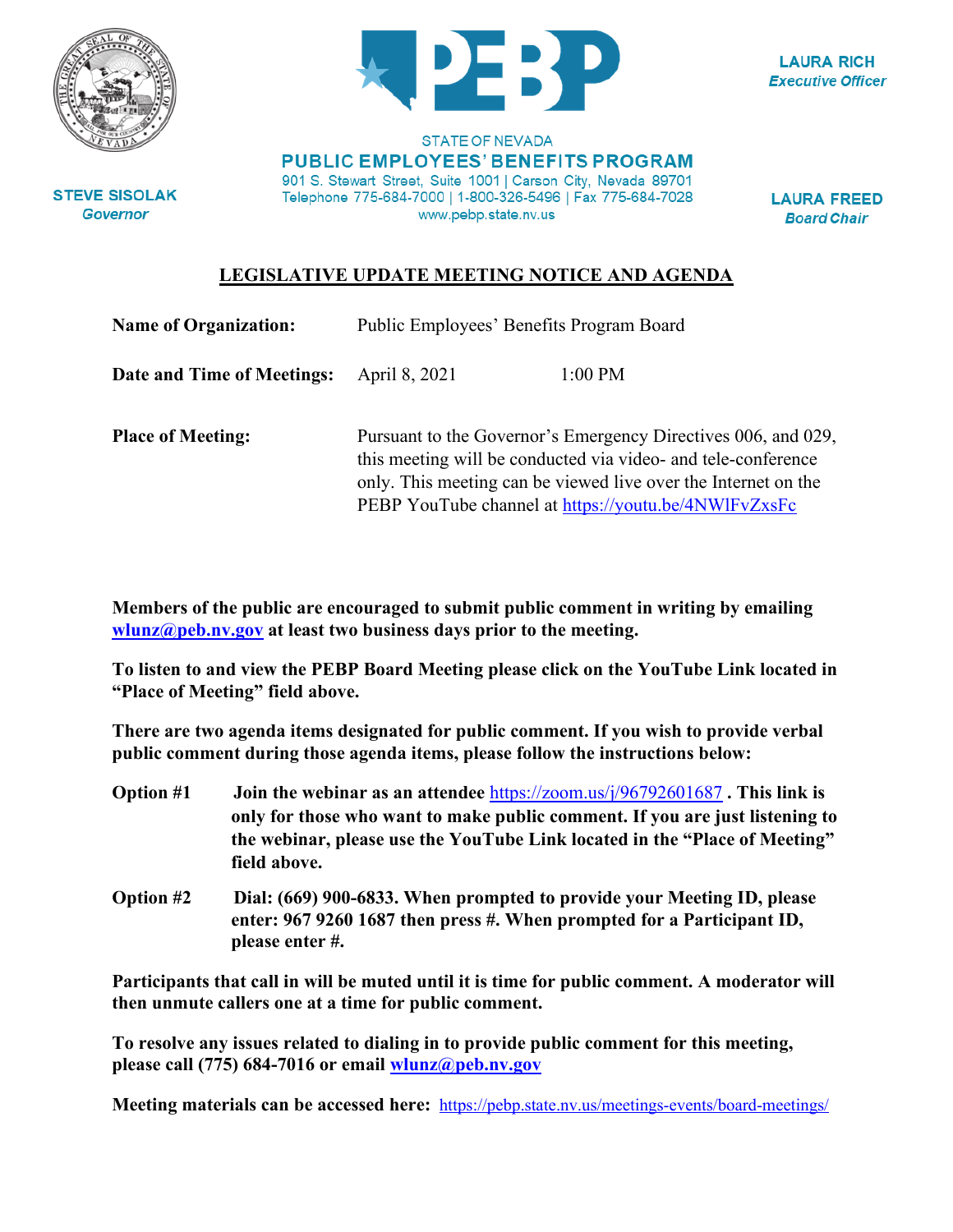## **AGENDA**

- 1. Open Meeting; Roll Call
- 2. Public Comment

Public comment will be taken during this agenda item. No action may be taken on any matter raised under this item unless the matter is included on a future agenda as an item on which action may be taken. Public comments to the Board will be taken under advisement but will not be answered during the meeting. Comments may be limited to three minutes per person at the discretion of the chairperson. Additional three minute comment periods may be allowed on individual agenda items at the discretion of the chairperson. These additional comment periods shall be limited to comments relevant to the agenda item under consideration by the Board. As noted above, members of the public may make public comment by using the callin number provided above. Persons unable to attend the meeting by telephone and persons whose comments may extend past the three minute time limit may submit their public comment in writing to PEBP Attn: Wendi Lunz 901 S. Stewart St, Suite 1001 Carson City NV 89701, Fax: (775) 684-7028 or wlunz@peb.state.nv.us at least two business days prior to the meeting. Persons making public comment need to state and spell their name for the record at the beginning of their testimony.

- 3. Discussion and possible action regarding 2021 Legislative Bills that may impact the Public Employees' Benefits Program, including the following:
	- \* **Assembly Bills**
	- \* **Senate Bills**
	- \* **Bill Draft Requests**

(Laura Rich, Executive Officer) **(For possible action)**

**\***Due to time constraints inherent in the legislative process, a list of specific bills or bill draft requests, if applicable, on which PEBP staff will seek direction from the Board during this meeting will be posted at https://pebp.state.nv.us/meetings-events/board-meetings/ on April 5, 2021.

4. Public Comment

Public comment will be taken during this agenda item. Comments may be limited to three minutes per person at the discretion of the chairperson. Persons making public comment need to state and spell their name for the record at the beginning of their testimony.

5. Adjournment

The supporting material to this agenda, also known as the Board Packet, is available, at no charge, on the PEBP website at www.pebp.state.nv.us/meetings-events/board-/meetings (under the Board Meeting date referenced above).